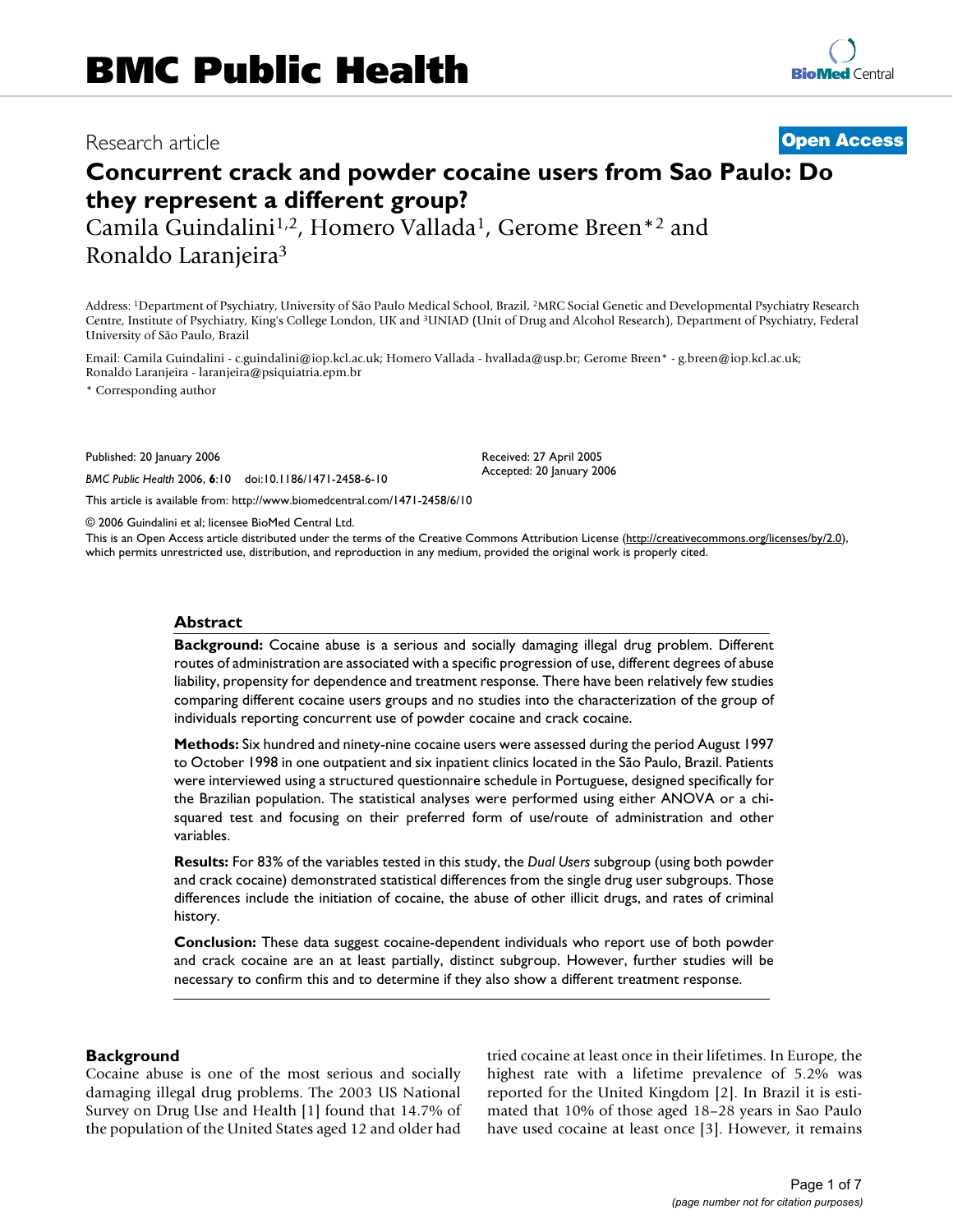unclear how many current users there are, or how many are prone to dependence.

The phases of dependence can be defined by different clinical characteristics in relation to dose, administration route, and length and pattern of cocaine use. There are positive correlations between drug abuse liability, intensity of intoxication and reported euphoria, with bioavailability of the substance in the central nervous system, and speed at which the maximum concentration in the brain is reached after ingestion. Consequently, route of administration can have important implications in the development of addictive behaviour(s). Crack cocaine, in comparison to cocaine hydrochloride, or powder cocaine, provides an immediate euphoric effect and is associated with high dependence liability and distinct treatment outcomes [4-6]. Intriguingly, studies investigating changes in routes of administration and patterns of cocaine use in Brazil demonstrated an important increase in the number of people reporting crack cocaine use in the last decade [7- 12]. Although some of these studies identified three distinct groups of users [9,10,12]: 1) individuals who were only snorting cocaine, 2) individuals who were only smoking cocaine and 3) a large group of individuals who were using both routes of administration concurrently, characterization and comparisons have tended to consider two groups only: crack and powder cocaine users, where patients reporting more than one route were counted per route [9,12].

The present study describes the socio-demographic characteristics and drug abuse history among cocaine users from Sao Paulo, aiming to better characterize the different subgroups of users divided by their preferred form of use and route of administration, focusing on the analysis of dual users separately from the ones who use crack or powder cocaine only.

# **Methods**

# *Sampling*

Although this sample is essentially a convenience sample, it was intentionally selected from a wide range of services with diverse characteristics to avoid an ascertainment bias [13]. The study group consisted of drug users who were in detoxification, abstinence or counselling treatment from August 1997 to October 1998 in six inpatients and one outpatient clinic located in the metropolitan region of São Paulo City. The catchment area comprises the population of Sao Paulo and 39 smaller surrounding cities, the largest Brazilian (and South American) urban area. These drug treatment centres accounted for an estimated 75% of all hospitalizations related to drug abuse or illegal drug dependence carried out during the study period.

# *Subjects*

Inclusion criteria were: age 18 years and older, a history of primary or only cocaine abuse and under treatment at the selected centres. Individuals with history of exclusive alcohol dependence and mental disability were excluded. A total of 699 patients were interviewed and gave written informed consent. Subjects also gave a small sample of blood for genetic studies and HIV testing. This project was approved by the Ethical Committee of the Federal University of São Paulo and other relevant local ethics committees. HIV incidence investigation and a subgroup profile description were published previously [12,15].

# *Measurements*

A structure interview schedule in Portuguese had been designed specifically for the Brazilian population [14] and was comprehensively piloted previously. The questionnaire covers socio-demographic characteristics, sexual behaviours, and drug use profile. Responses to questions were dichotomous, multiple-choice or numeric in format. As the majority of the questions had a screening approach, the time taken to complete the interview was approximately 20 minutes (for details, see Ferreira-Filho et al, 2003). Interviews were conducted by three researchers, either experienced psychiatrists or psychologists who had been trained to use the questionnaire. All subjects satisfied an ICD10 diagnosis [16] of cocaine dependence (ICD 10 code F14.2).

# *Statistical analyses*

A datafile was created for use with SPSS statistical software, v.12.0. The statistical significance of differences between the groups was established using either an *ANOVA* test for comparisons of means or a  $\chi^2$  test for comparison of categorical data. In addition the *Kolmogorov-Smirnov Test* was used for analyses of continuous, non-parametric data.

# **Results**

The study sample comprised 699 Cocaine Users. The predominant preferred forms of administration were powder cocaine for 22.6% of the participants and crack cocaine for 7.9% while the majority, 69.5%, reported using both routes concurrently. In order to conduct a comparative analysis the sample was divided as follows: 1) *Powder Cocaine Users*, individuals who used cocaine or powder cocaine 2) *Crack Cocaine Users*, individuals who used the freebase processed cocaine hydrochloride commonly known as "crack" and 3) *Dual users*, individuals who reported using both forms of cocaine.

# *Socio demographic characteristics*

A summary of socio demographic data is presented in Table 1. Ninety-five per cent of the sample  $(n = 668)$  were male, and this proportion was consistent among the three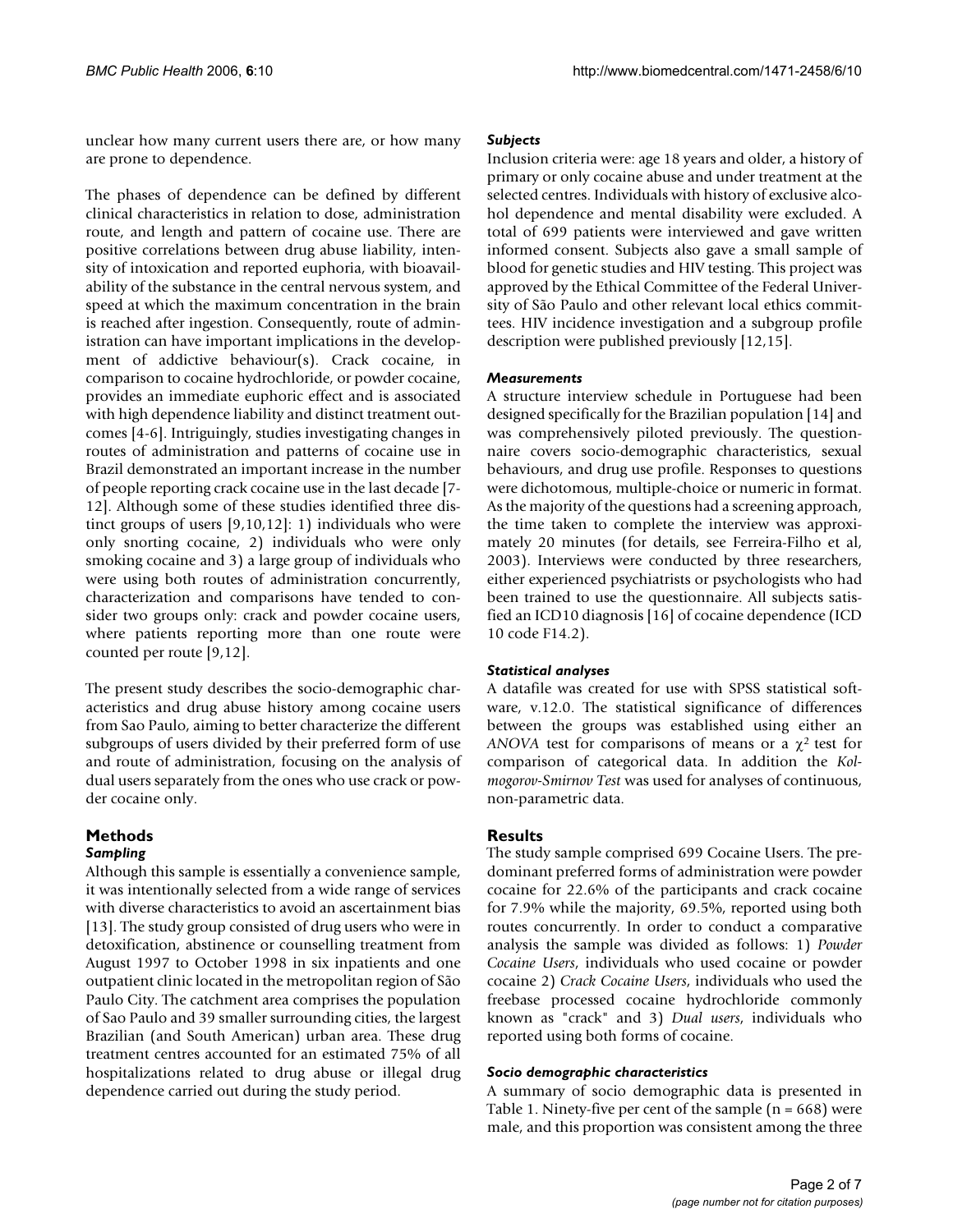|                          |                    | <b>Powder Cocaine Users</b> |                    | <b>Crack Cocaine Users</b> |                    | <b>Dual Users</b> | <b>Total</b> | pvalue      |
|--------------------------|--------------------|-----------------------------|--------------------|----------------------------|--------------------|-------------------|--------------|-------------|
| Age                      | 28.1<br>$SD = 7.7$ |                             | 26.8<br>$SD = 7.3$ |                            | 26.2<br>$SD = 6.8$ |                   | 26.7         | $p = 0.01$  |
|                          |                    |                             |                    |                            |                    |                   | 7.2          |             |
| <b>Ethnicity</b>         |                    |                             |                    |                            |                    |                   |              |             |
| Caucasian                | 125                | 80%                         | 34                 | 63%                        | 339                | 70%               | 498          | $p = 0.01$  |
| African                  | 31                 | 20%                         | 20                 | 37%                        | 143                | 30%               | 194          |             |
| Sex                      |                    |                             |                    |                            |                    |                   |              |             |
| Male                     | 149                | 94%                         | 54                 | 98%                        | 465                | 96%               | 668          | p > 0.05    |
| Female                   | 9                  | 6%                          |                    | 2%                         | 21                 | 4%                | 31           |             |
| Education                |                    |                             |                    |                            |                    |                   |              |             |
| primary school or less   | 92                 | 62%                         | 47                 | 87%                        | 347                | 73%               | 486          | $P = 0.001$ |
| secondary school or more | 57                 | 38%                         | $\overline{7}$     | 13%                        | 127                | 27%               | 191          |             |
| Marriage Status          |                    |                             |                    |                            |                    |                   |              |             |
| single                   | 96                 | 61%                         | 34                 | 62%                        | 289                | 60%               | 419          | p > 0.05    |
| married/cohabiting       | 37                 | 23%                         | 15                 | 27%                        | 128                | 27%               | 180          |             |
| divorced/widowed         | 25                 | 16%                         | 6                  | 11%                        | 63                 | 13%               | 94           |             |

**Table 1: Comparison of socio-demographic characteristics among** *Powder Cocaine Users***,** *Crack Cocaine Users* **and** *Dual Users* **groups.**

cocaine groups. The same consistency between groups was found when marriage status was analyzed: 60.4% were single, 26% were married or co-habiting and 13.6% were divorced, separated or widowed at the time of the interview. However, when age (F = 4.3; df<sub>b</sub> = 2; df<sub>w</sub> = 696; p = 0.01), ethnic background ( $\chi^2$  = 7.9; df = 2; p = 0.01) and level of education ( $\chi^2$  = 14.1, df = 2, p = 0.001) were evaluated, statistic differences among groups could be identified.

*Dual Users* tended to be younger (26.2; SD = 6.8) and have a higher percentage (30%) of individuals with selfreported African ancestry than *Powder Cocaine Users* (28.1 years; SD = 7.7 and 20%, respectively);  $(F = 8.6, df_b = 1;$  $df<sub>w</sub> = 642$ , p = 0.003 and  $χ<sup>2</sup> = 5.7$ , df = 1, p = 0.017, respectively), but did not statistically differ from *Crack Cocaine*

*Licit drug Use* Eighty-four percent ( $n = 588$ ) of the patients were smokers (Table 2). The percentage of smoking individuals was 88% in the *Dual Users* versus 74% in *Powder Cocaine Users* (χ2 = 16.6, df = 1, p < 0.0001) and 85% in *Crack Cocaine Users* ( $\chi^2$  = 0.2, df = 1, p > 0.05). Regarding alcohol consumption, *Dual Users* reported to drink more alcohol per

*Cocaine Users* ( $\chi^2$  = 4.9, df = 1, p = 0.02).

*Users* (26.8 years; SD = 7.3 and 37%, respectively), (F = 0.4, df<sub>b</sub> = 1; df<sub>w</sub> = 539, p > 0.05 and  $\chi^2$  = 1.2, df = 1, p > 0.05, respectively). Education attainment differed in the *Dual Users*, with 27% of the individuals having attended the secondary school/university (ages 15 and over), versus 38% in *Powder Cocaine Users* (χ2 = 7.1, df = 1, p = 0.007) and was higher when compared with 13% in the *Crack*

**Table 2: Comparison of history of legal and illegal drugs in the** *Powder Cocaine Users***,** *Crack Cocaine Users* **and** *Dual Users* **groups and in the total sample.**

|                       | <b>Powder Cocaine Users</b> |     | <b>Crack Cocaine Users</b> |     | <b>Dual Users</b> |     | Total | pvalue     |
|-----------------------|-----------------------------|-----|----------------------------|-----|-------------------|-----|-------|------------|
| Alcohol               |                             |     |                            |     |                   |     |       |            |
| $<$ 50 units/<br>week | 92                          | 58% | 40                         | 73% | 299               | 63% | 431   | p > 0.05   |
| >50 units/<br>week    | 66                          | 42% | 15                         | 27% | 175               | 37% | 256   |            |
| Smoking               |                             |     |                            |     |                   |     |       |            |
| yes                   | 117                         | 74% | 46                         | 85% | 425               | 88% | 588   | p > 0.001  |
| no                    | 41                          | 26% | 8                          | 15% | 60                | 12% | 109   |            |
| Cannabis              |                             |     |                            |     |                   |     |       |            |
| never used            | $\mathbf{H}$                | 7%  | 6                          | 11% | 8                 | 2%  | 25    | p > 0.0001 |
| ever used             | 147                         | 93% | 49                         | 89% | 469               | 98% | 665   |            |
| <b>Solvents</b>       |                             |     |                            |     |                   |     |       |            |
| never used            | 70                          | 44% | 29                         | 53% | $ $  8            | 24% | 217   | p > 0.0001 |
| ever used             | 88                          | 56% | 26                         | 47% | 367               | 76% | 481   |            |
| Heroin                |                             |     |                            |     |                   |     |       |            |
| never used            | 153                         | 97% | 54                         | 98% | 459               | 94% | 666   | p > 0.05   |
| ever used             | 5                           | 3%  |                            | 2%  | 27                | 6%  | 33    |            |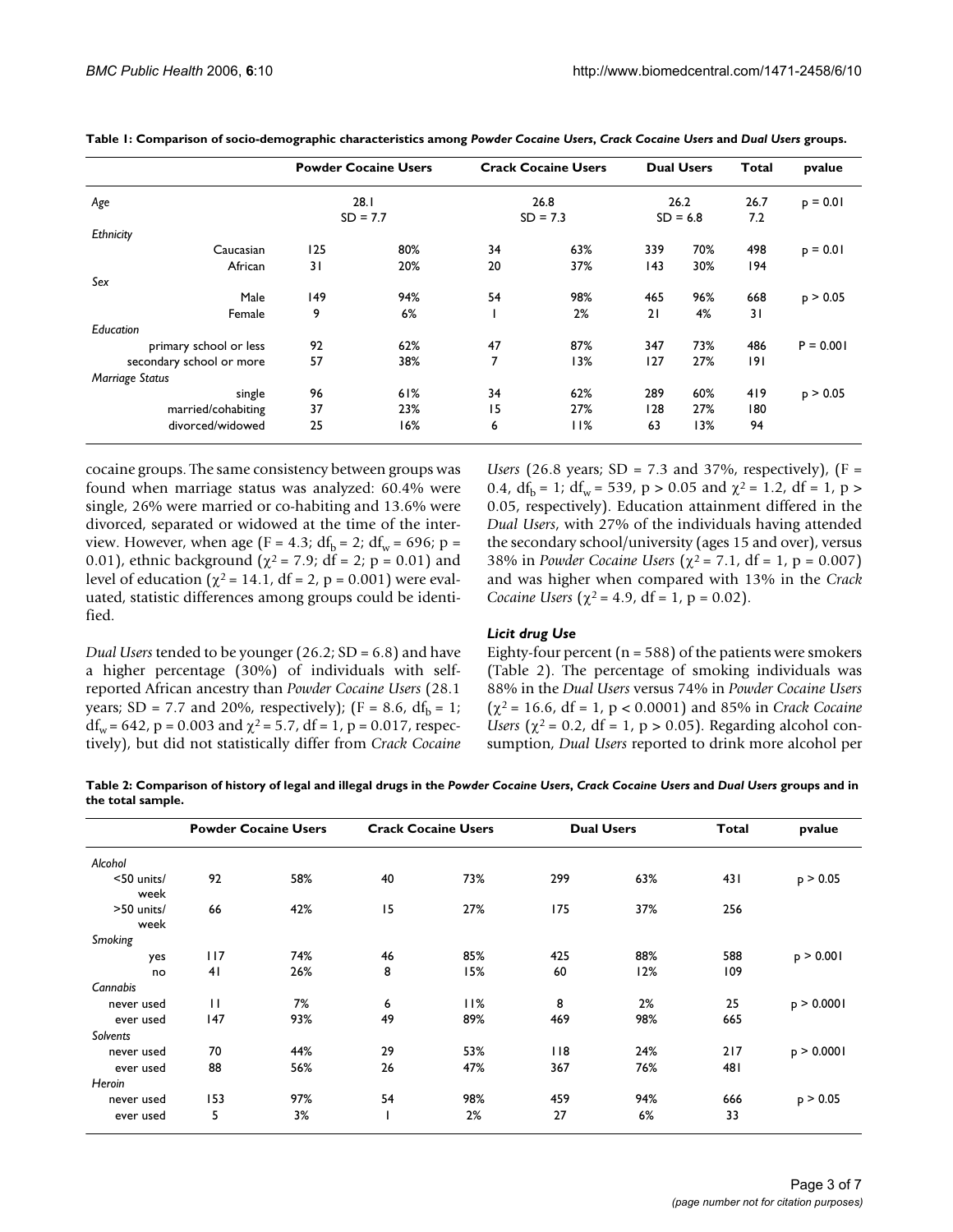

# The first route of ad **Figure 1** ministration in the *Powder Cocaine Users*, *Crack Cocaine Users* and *Dual Users* groups The first route of administration in the *Powder Cocaine Users*, *Crack Cocaine Users* and *Dual Users* groups.

week than *Crack Cocaine Users* (ks = 1.6, p = 0.01) Moreover 37% of the *Dual Users* reported consuming more than 50 units of alcohol per week, compared to 27% of the *Crack Cocaine Users* ( $\chi^2$  = 1.9, df = 1, p > 0.05) and 42% of the *Powder Cocaine Users* ( $χ² = 3.6$ , df = 1, p = 0.05).

# *Illicit drug use*

When history of other illegal drugs was evaluated in the three groups, differences were found for cannabis ( $\chi^2$  = 18.6, df = 2, p < 0.0001) and solvents ( $\chi^2$  = 35.2, df = 2, p < 0.0001) but not for heroin use ( $\chi^2$  = 2.6, df = 2, p > 0.05, see Table 2). The proportion of individuals that had ever used cannabis was higher in the *Dual Users* group when compared to both *Powder Cocaine Users* group (χ2 = 11.4, df = 1, p = 0.001) and *Crack Cocaine Users* ( $\chi^2$  = 16.4, df = 1, p < 0.001). Similar figures were observed for the use of solvents, with a increased number of individuals in the *Dual Users* group reporting to have ever used this substance in their life, compared to the *Powder Cocaine Users* and *Crack Cocaine Users* groups ( $\chi^2$  = 22.9, df = 1, p < 0.0001 and  $\chi^2$  = 20.1, df = 1, p < 0.0001, respectively).

The use of both solvents and heroin in the last month prior to admission was low overall and did not differ

among groups. The highest rates were 1.8% for the use of solvents by the *Crack Cocaine Users* group and 0.8% for use of heroin in the *Dual Users* group. While the reported use of cannabis in the last month was high in all groups, it was particularly raised in the *Dual Users* (63%) as compared to *Powder Cocaine Users* (43%, χ2 = 19.2, df = 1, p < 0.001) and *Crack Cocaine Users* (45%, χ2 = 6.3, df = 1, p = 0.01).

# *Initiation into cocaine use*

The most common first routes of cocaine administration were snorting  $(n = 571)$ , then smoking  $(n = 184)$  and injecting  $(n = 50)$  – counting per route for individuals who reported two or more concomitant first routes. Separating the groups, snorting was the first route of choice for 93% of the *Powder Cocaine Users* and for 71% of the *Dual Users*. However, in the *Crack Cocaine Users* group, the first chosen route was smoking in 92% of the individuals (Figure 1), followed by snorting cocaine in only 8% of the individuals. The mean age of initiation of cocaine use was significantly different among the groups. *Dual Users* tend to start using cocaine earlier (18.3 years,  $SD = 5.4$ ) than the *Powder Cocaine Users* (20.7 years, SD = 7.4) (F = 18.1,  $df_b = 1$ ;  $df_w = 641$ ,  $p < 0.0001$  and the *Crack Cocaine Users*.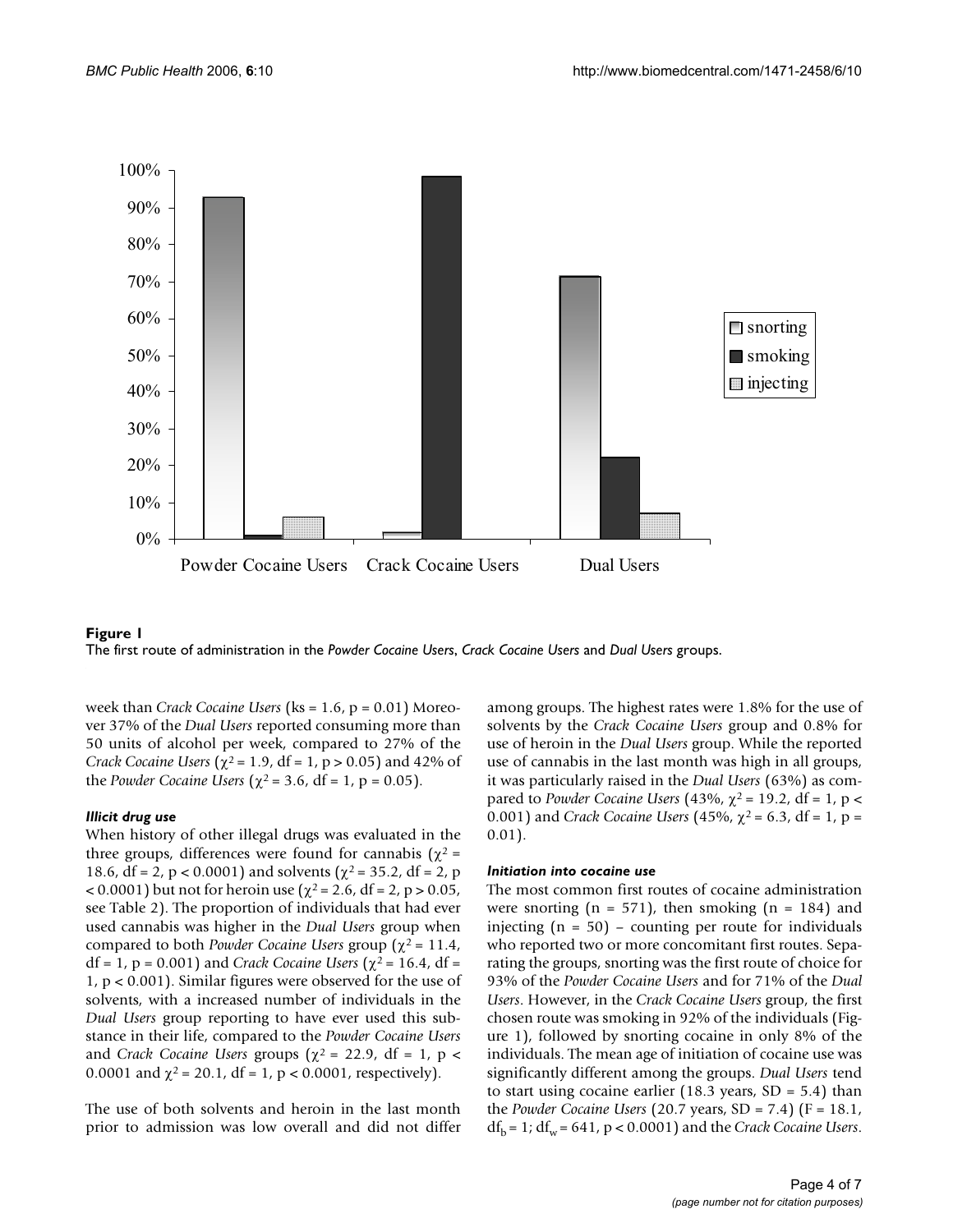(22.7 years, SD = 8.1) (F = 28.4,  $df_b = 1$ ;  $df_w = 539$ , p < 0.0001).

# *Criminal history*

In relation to criminal history, 53% of the patients had been in prison at some stage in their life. This rate was higher in the *Dual Users* group (59%) in comparison to the *Powder Cocaine Users* group (36.7%) ( $\chi^2$  = 23.7, df = 1, p < 0.0001) and was non-significantly lower in the *Crack Cocaine Users* (49%) ( $\chi^2$  = 2.6, df = 1, p = 0.1).

# **Discussion**

In this study we describe socio-demographic characteristics and history of licit and illicit drugs of abuse among 699 Cocaine Users recruited from seven drug treatment hospitals located in the metropolitan region of Sao Paulo, Brazil. The analyses were conducted dividing the sample according to the preferred form of cocaine administration: 1) *Powder Cocaine Users*; 2) *Crack Cocaine Users* and 3) *Dual users*. The high frequency of concomitant use of crack with powder cocaine in our sample may be partly due to an increased availability – and a concomitant reduction in the price – of crack cocaine that occurred in the early 1990's, which led to an explosion in consumption. Dunn *et al*. (1996) [7] and Ferri and Gossop (1999, 2001) [9,10] also reported increased crack use among patients who sought treatment in Sao Paulo clinics over this period. This had important social implications since crack cocaine users are more likely to report craving and impaired control of their drug use, tend to present higher levels of severity of dependence, higher involvement in prostitution, violence and crime [17,18].

With respect to socio-demographic characteristics, our sample was essentially comprised of young, single, men with mainly primary education, corroborating previous published data about cocaine users attending treatment in Sao Paulo [8,9,11]. Comparing the different groups, *Dual Users* tended to differ from *Powder Cocaine Users*, regarding age, self-reported ethnicity, educational attainment and smoking status. Moreover, a high proportion of alcohol consumption was found in our sample with *Dual Users* reporting to drink more alcohol per week than *Crack Cocaine Users*. High prevalence for concurrent alcohol and cocaine misuse has been reported [9,10]. Epidemiological studies indicate that simultaneous abuse of powder cocaine and alcohol is widespread [19] and it is known that concurrent ingestion of cocaine and alcohol results in cocaethylene production [20,21]. Cocaethylene is a pharmacologically active homolog of cocaine with an increased metabolic half-life and may play a role in reinforcement effects of cocaine.

In addition, regarding the history of use of illicit drugs, *Dual Users* demonstrated a higher proportion of individuals that had ever used cannabis and solvents in their life and cannabis in the last month. Polydrug abuse is a phenomenon reported by cocaine users in several other studies [7,10,22] and represents an important concern to treatment and public health strategies. Polydrug users show complex life histories and are normally associated with poorer treatment outcomes than those using one drug only [22]. The latest data on hospital emergency visits estimates that more than half of the visits related to "drug misuse or abuse" involved more than one drug [23] and recent studies reported that simultaneous use of multiple drugs has been shown to contribute substantially to overdose mortality [24,25]. However, contrasting with the previously mentioned studies and with surveys in Europe where the consumption of opiates by cocaine users was important [26], the recent consumption of heroin was particularly low in our sample, reported by only 4 patients, less than 1% of the sample."

Eight-one per cent of our sample began using cocaine by snorting, agreeing with a previous study where 84% of the cocaine users in Sao Paulo [8] had chosen this route on the first occasion. Although the majority of the sample reported first use of cocaine by this route, 68% of those individuals went on to experience crack cocaine and 9% injected cocaine at some time of their life. However, when current *Crack Cocaine Users* were analyzed separately, ninety-two per cent of those reported first use of cocaine by smoking and, here, a smaller proportion of individuals went on experience powder cocaine (43%) or injected cocaine (4%). Interestingly most *Dual Users* (66%) started using powder cocaine and then moved onto crack, supporting the suggestion that hydrochloride used intranasally may be a gateway drug or behaviour to using crack cocaine [17].

The presence of substance abuse and dependence are particularly associated with an increased risk of violent/homicidal behaviours [27]. Criminal activity was notably present in our sample. The *Dual* users groups were more likely to have been imprisoned in their life than the *Powder Cocaine Users*. Hatsukami and Fischman (1996) [17] reported crack cocaine to be linked with crime to a greater extent than cocaine hydrochloride, with many of these crimes being associated with the maintenance of drug consumption.

In summary, we found a high consumption of crack cocaine among the patients, corroborating with a historic change in the preference of cocaine use in Brazil in the past decade, reported by earlier studies. Furthermore we showed for the first time that interesting differences exist between *Powdered*, *Crack* and *Dual Cocaine Users*, a separate group, usually not considered in previous studies. The findings suggest that the *Dual Users* group differs from the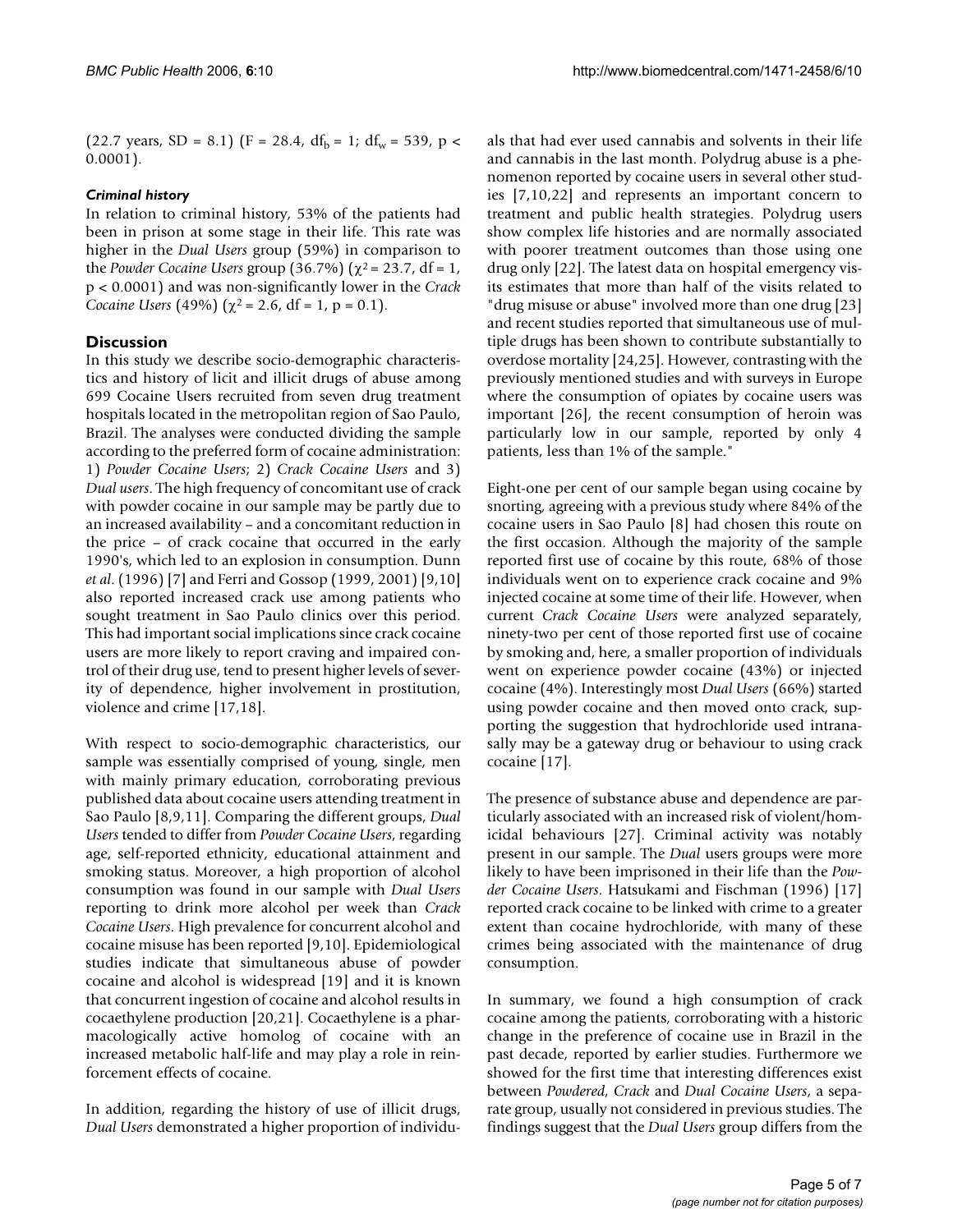mono users in several of the variables tested and appeared to be a distinct and more severe group regarding history of illicit drug abuse and rates of criminal history. They tended to have consumed significantly more cannabis and solvents. Moreover they also started consuming cocaine earlier in life and they were more likely to be actively involved in crime, showing higher percentage of individuals who have been arrested at least once in their life.

# **Conclusion**

In conclusion, our results tended to agree with previous studies about cocaine and crack use in Brazil while offering some new information regarding the individuals who report use of both powder and crack cocaine. In the present study, this group presents differences to mono users, which suggests these individuals may be considered as a separate group. The main limitations of this study were that a small amount of information was available for certain key variables, e.g., for criminal history we did not record whether or not the conviction was for anti-social or violent behaviour, and that we had to rely on patient self report for other measures such as concomitant drug and alcohol use. However, the sample was large and from seven different centres, thus we might expect that the observations are clinically relevant, at least for the urban region of Sao Paulo.

# **Competing interests**

The author(s) declare that they have no competing interests.

# **Authors' contributions**

CG and GB analyzed the data, carried out statistical analysis and wrote the paper. RL was the psychiatrist coordinator of the sample collection. RL and HV participated in study design, and helped to revise drafts of the manuscript. All authors read and approved the final manuscript.

# **Acknowledgements**

GB is an MRC Bioinformatics Training Fellow. This work was in part supported by FAPESP (Fundação para o Amparo à Pesquisa do Estado de São Paulo) and CAPEs (Coordenação de Aperfeiçoamento de Pessoal de Nível Superior).

# **References**

- 1. Substance Abuse and mental Health Service Administration (SAMHSA): **National Household Survey on Drug Abuse (NHSDA).** 2003. Report
- 2. Haasen C, Prinzleve M, Zurhold H, Rehm J, Guttinger F, Fischer G, Jagsch R, Olsson B, Ekendahl M, Verster A, Camposeragna A, Pezous AM, Gossop M, Manning V, Cox G, Ryder N, Gerevich J, Bacskai E, Casas M, Matali JL, Krausz M: **[Cocaine use in Europe – a multi](http://www.ncbi.nlm.nih.gov/entrez/query.fcgi?cmd=Retrieve&db=PubMed&dopt=Abstract&list_uids=15367814)[centre study. Methodology and prevalence estimates.](http://www.ncbi.nlm.nih.gov/entrez/query.fcgi?cmd=Retrieve&db=PubMed&dopt=Abstract&list_uids=15367814)** *Eur Addict Res* 2004, **10(4):**139-46.
- 3. Galduroz JCF, Noto AR, Nappo S, Carlini EA: **I National Survey on psychotropic drugs use. Part A: Study of the 24 biggest cities of the Sao Paulo State.** *CEBRID (Centro Brasileiro de Informações sobre Drogas Psicotrópicas), UNIFESP – Federal University of São Paulo* 2000.
- 4. Gossop M, Griffiths P, Powis B, Strang J: **[Cocaine: patterns of use,](http://www.ncbi.nlm.nih.gov/entrez/query.fcgi?cmd=Retrieve&db=PubMed&dopt=Abstract&list_uids=7921717) [route of administration, and severity of dependence.](http://www.ncbi.nlm.nih.gov/entrez/query.fcgi?cmd=Retrieve&db=PubMed&dopt=Abstract&list_uids=7921717)** *Br J Psychiatry* 1994, **164(5):**660-4.
- 5. Gossop M, Marsden J, Stewart D, Kidd T: **[The National Treat](http://www.ncbi.nlm.nih.gov/entrez/query.fcgi?cmd=Retrieve&db=PubMed&dopt=Abstract&list_uids=12603229)[ment Outcome Research Study \(NTORS\): 4–5 year follow](http://www.ncbi.nlm.nih.gov/entrez/query.fcgi?cmd=Retrieve&db=PubMed&dopt=Abstract&list_uids=12603229)[up results.](http://www.ncbi.nlm.nih.gov/entrez/query.fcgi?cmd=Retrieve&db=PubMed&dopt=Abstract&list_uids=12603229)** *Addiction* 2003, **98(3):**291-303.
- 6. Chen CY, Anthony JC: **[Epidemiological estimates of risk in the](http://www.ncbi.nlm.nih.gov/entrez/query.fcgi?cmd=Retrieve&db=PubMed&dopt=Abstract&list_uids=14598014) [process of becoming dependent upon cocaine: cocaine](http://www.ncbi.nlm.nih.gov/entrez/query.fcgi?cmd=Retrieve&db=PubMed&dopt=Abstract&list_uids=14598014) [hydrochloride powder versus crack cocaine.](http://www.ncbi.nlm.nih.gov/entrez/query.fcgi?cmd=Retrieve&db=PubMed&dopt=Abstract&list_uids=14598014)** *Psychopharmacology* 2004, **172:**78-86.
- 7. Dunn J, Laranjeira RR, Da Silveira DX, Formigoni ML, Ferri CP: **[Crack cocaine: an increase in use among patients attending](http://www.ncbi.nlm.nih.gov/entrez/query.fcgi?cmd=Retrieve&db=PubMed&dopt=Abstract&list_uids=8851815) [clinics in Sao Paulo: 1990–1993.](http://www.ncbi.nlm.nih.gov/entrez/query.fcgi?cmd=Retrieve&db=PubMed&dopt=Abstract&list_uids=8851815)** *Subst Use Misuse* 1996, **31:**519-27.
- 8. Dunn J, Laranjeira RR: **[Transitions in the route of cocaine](http://www.ncbi.nlm.nih.gov/entrez/query.fcgi?cmd=Retrieve&db=PubMed&dopt=Abstract&list_uids=10665071) [administration – characteristics, direction and associated](http://www.ncbi.nlm.nih.gov/entrez/query.fcgi?cmd=Retrieve&db=PubMed&dopt=Abstract&list_uids=10665071) [variables.](http://www.ncbi.nlm.nih.gov/entrez/query.fcgi?cmd=Retrieve&db=PubMed&dopt=Abstract&list_uids=10665071)** *Addiction* 1999, **94(6):**813-24.
- 9. Ferri CP, Gossop M: **[Route of cocaine administration: patterns](http://www.ncbi.nlm.nih.gov/entrez/query.fcgi?cmd=Retrieve&db=PubMed&dopt=Abstract&list_uids=10628515) [of use and problems among a Brazilian sample.](http://www.ncbi.nlm.nih.gov/entrez/query.fcgi?cmd=Retrieve&db=PubMed&dopt=Abstract&list_uids=10628515)** *Addict Behav* 1999, **24:**815-21.
- 10. Ferri CP, Gossop M, Laranjeira RR: **[High dose cocaine use in Sao](http://www.ncbi.nlm.nih.gov/entrez/query.fcgi?cmd=Retrieve&db=PubMed&dopt=Abstract&list_uids=11325165) [Paulo: a comparison of treatment and community samples.](http://www.ncbi.nlm.nih.gov/entrez/query.fcgi?cmd=Retrieve&db=PubMed&dopt=Abstract&list_uids=11325165)** *Subst Use Misuse* 2001, **36:**237-55.
- 11. Ferri CP, Dunn J, Gossop M, Laranjeira R: **[Factors associated with](http://www.ncbi.nlm.nih.gov/entrez/query.fcgi?cmd=Retrieve&db=PubMed&dopt=Abstract&list_uids=14732425) [adverse reactions to cocaine among a sample of long-term,](http://www.ncbi.nlm.nih.gov/entrez/query.fcgi?cmd=Retrieve&db=PubMed&dopt=Abstract&list_uids=14732425) [high-dose users in Sao Paulo, Brazil.](http://www.ncbi.nlm.nih.gov/entrez/query.fcgi?cmd=Retrieve&db=PubMed&dopt=Abstract&list_uids=14732425)** *Addict Behav* 2004, **29(2):**365-74.
- 12. Ferreira Filho OF, Turchi MD, Laranjeira R, Castelo A: **[Epidemio](http://www.ncbi.nlm.nih.gov/entrez/query.fcgi?cmd=Retrieve&db=PubMed&dopt=Abstract&list_uids=14666305)[logical profile of Powder Cocaine Users on treatment in psy](http://www.ncbi.nlm.nih.gov/entrez/query.fcgi?cmd=Retrieve&db=PubMed&dopt=Abstract&list_uids=14666305)[chiatrics hospitals, Brazil.](http://www.ncbi.nlm.nih.gov/entrez/query.fcgi?cmd=Retrieve&db=PubMed&dopt=Abstract&list_uids=14666305)** *Rev Saude Publica* 2003, **37:**751-9.
- 13. Dunn J, Ferri CP, Laranjeira R: **[Does multisite sampling improve](http://www.ncbi.nlm.nih.gov/entrez/query.fcgi?cmd=Retrieve&db=PubMed&dopt=Abstract&list_uids=11297833) [patient heterogeneity in drug misuse research?](http://www.ncbi.nlm.nih.gov/entrez/query.fcgi?cmd=Retrieve&db=PubMed&dopt=Abstract&list_uids=11297833)** *Drug Alcohol Depend* 2001, **63:**79-85.
- 14. Dunn J, Laranjeira R: The development of a structured inter**view to evaluate cocaine use and risk behaviour.** *Rev Bras Psiquiatr* 2000, **22(1):**11-6.
- Turchi MD, Diaz RS, Martelli Turchi CM, Sabino EC, da Silva WP, Filho OF, Laranjeira RR, Busch MP, Castelo A: **Genetic Diversity and HIV-1 Incidence Estimation Among Powder Cocaine Users in Sao Paulo, Brazil.** *JAIDS Journal of Acquired Immune Deficiency Syndromes* 2002, **30:**527-532.
- 16. WHO: *The ICD10 classification of mental and behavioural disorders. Diagnostic criteria for research* 1993.
- 17. Hatsukami DK, Fischman MW: **[Crack cocaine and cocaine](http://www.ncbi.nlm.nih.gov/entrez/query.fcgi?cmd=Retrieve&db=PubMed&dopt=Abstract&list_uids=8918856) [hydrochloride. Are the differences myth or reality?](http://www.ncbi.nlm.nih.gov/entrez/query.fcgi?cmd=Retrieve&db=PubMed&dopt=Abstract&list_uids=8918856)** *JAMA* 1996, **276:**1580-8.
- 18. Condon J, Smith N: Prevalence of drug use: key findings from **the 2002/2003 British Crime Survey.** *Home Office* 2003 [\[http://](http://www.crimereduction.gov.uk/drugsalcohol75.htm#Prevalence) [www.crimereduction.gov.uk/drugsalcohol75.htm#Prevalence\]](http://www.crimereduction.gov.uk/drugsalcohol75.htm#Prevalence).
- 19. Grant BF, Harford TC: **[Concurrent and simultaneous use of](http://www.ncbi.nlm.nih.gov/entrez/query.fcgi?cmd=Retrieve&db=PubMed&dopt=Abstract&list_uids=2323315) [alcohol with cocaine: results of national survey.](http://www.ncbi.nlm.nih.gov/entrez/query.fcgi?cmd=Retrieve&db=PubMed&dopt=Abstract&list_uids=2323315)** *Drug Alcohol Depend* 1990, **25(1):**97-104.
- 20. McCance-Katz EF, Kosten TR, Jatlow P: **[Concurrent use of](http://www.ncbi.nlm.nih.gov/entrez/query.fcgi?cmd=Retrieve&db=PubMed&dopt=Abstract&list_uids=9715356) [cocaine and alcohol is more potent and potentially more](http://www.ncbi.nlm.nih.gov/entrez/query.fcgi?cmd=Retrieve&db=PubMed&dopt=Abstract&list_uids=9715356) [toxic than use of either alone – a multiple-dose study.](http://www.ncbi.nlm.nih.gov/entrez/query.fcgi?cmd=Retrieve&db=PubMed&dopt=Abstract&list_uids=9715356)** *Biol Psychiatry* 1998, **44:**250-9.
- 21. Farre M, De La Torre R, Llorente M, Lamas X, Balbina U, Segura J, Cami J: **[Alcohol and cocaine interactions in humans.](http://www.ncbi.nlm.nih.gov/entrez/query.fcgi?cmd=Retrieve&db=PubMed&dopt=Abstract&list_uids=8371143)** *J Pharmacol Exp Ther* 1993, **266:**1364-1373.
- 22. Prinzleve M, Haasen C, Zurhold H, Matali JL, Bruguera E, Gerevich J, Bacskai E, Ryder N, Butler S, Manning V, Gossop M, Pezous AM, Verster A, Camposeragna A, Andersson P, Olsson B, Primorac A, Fischer G, Guttinger F, Rehm J, Krausz M: **[Cocaine use in Europe – a](http://www.ncbi.nlm.nih.gov/entrez/query.fcgi?cmd=Retrieve&db=PubMed&dopt=Abstract&list_uids=15367815) [multi-centre study: patterns of use in different groups.](http://www.ncbi.nlm.nih.gov/entrez/query.fcgi?cmd=Retrieve&db=PubMed&dopt=Abstract&list_uids=15367815)** *Eur Addict Res* 2004, **10(4):**147.
- 23. European Monitoring Centre for Drugs and Drug Addiction (EMCDDA): **Annual report on the state of the drugs problem in the European Union.** 2004.
- 24. *U*.S. Department of Health and Human Services, Substance Abuse and Mental Health Services Administration, Office of Applied Studies. Drug Abuse Warning Network 2003: **Interim National Estimates of Drug-Related Emergency Department Visits.** 2004.
- 25. Coffin PO, Galea S, Ahern J, Leon AC, Vlahov D, Tardiff K: **[Opiates,](http://www.ncbi.nlm.nih.gov/entrez/query.fcgi?cmd=Retrieve&db=PubMed&dopt=Abstract&list_uids=12780362) [cocaine and alcohol combinations in accidental drug over](http://www.ncbi.nlm.nih.gov/entrez/query.fcgi?cmd=Retrieve&db=PubMed&dopt=Abstract&list_uids=12780362)[dose deaths in New York City, 1990–98.](http://www.ncbi.nlm.nih.gov/entrez/query.fcgi?cmd=Retrieve&db=PubMed&dopt=Abstract&list_uids=12780362)** *Addiction* 2003, **98(6):**739-47.